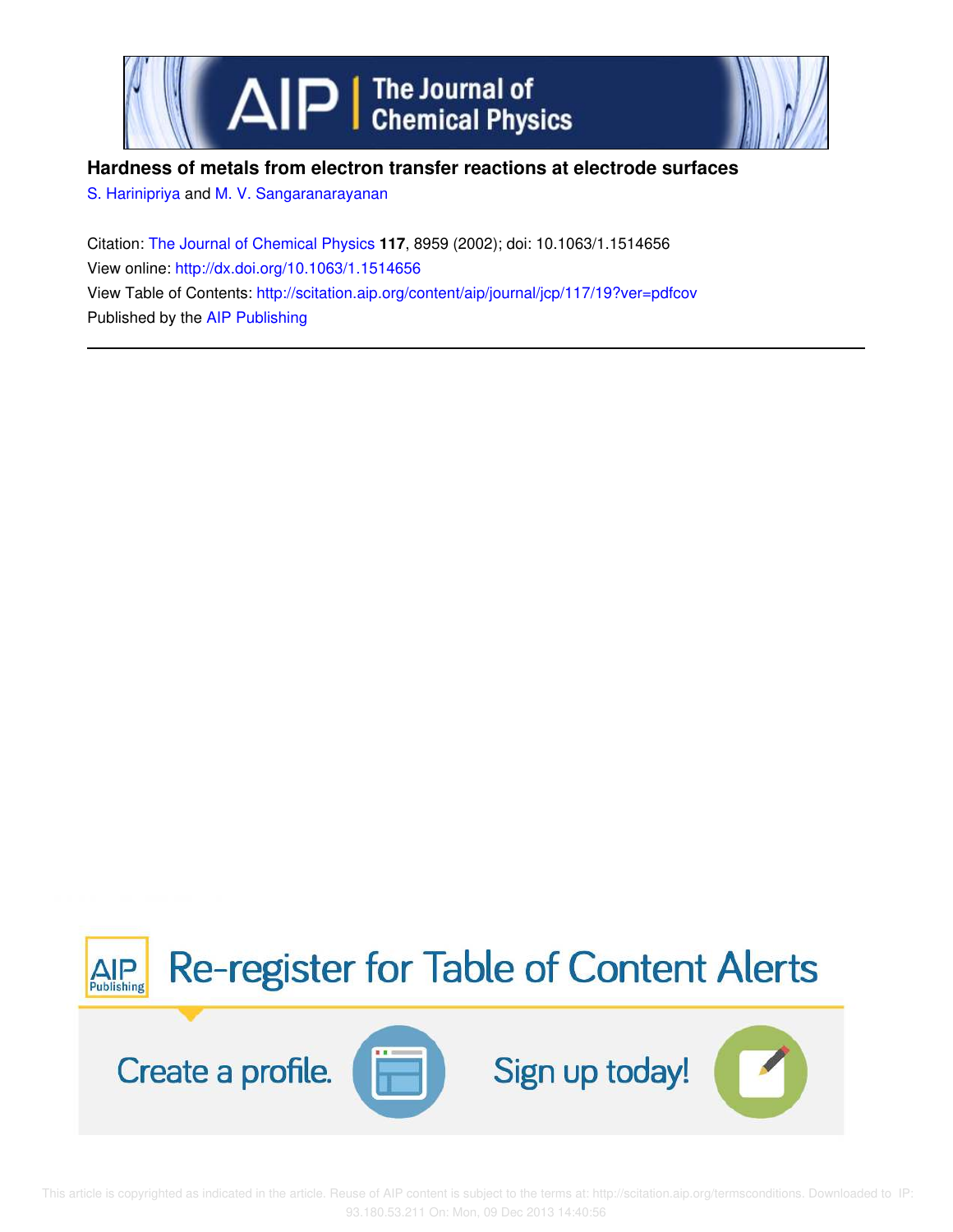# **Hardness of metals from electron transfer reactions at electrode surfaces**

S. Harinipriya and M. V. Sangaranarayanan<sup>a)</sup>

*Department of Chemistry, Indian Institute of Technology, Madras-600 036, India*

(Received 6 December 2001; accepted 23 August 2002)

The standard exchange current densities pertaining to electron transfer processes at electrodes are employed to estimate chemical hardness of various metals. This is accomplished by deriving a new parametric relation for hardness in terms of the work function and surface potential of electrons. Hydrogen evolution and ferric/ferrous redox reactions are considered as examples to extract chemical hardness from electrode kinetic data. The surface potential is calculated for a large number of metals using phenomenological thermodynamic considerations. The significance of the methodology is also illustrated by calculating the potential of zero charge of metal/solution interfaces, thus demonstrating that equilibrium as well as kinetic studies in electrochemistry are capable of yielding the hardness of metals. © *2002 American Institute of Physics.* [DOI: 10.1063/1.1514656]

## **I. INTRODUCTION**

The concept of chemical hardness plays a central role in the analysis of disproportionation reactions,<sup>1</sup> proton transfer,<sup>2</sup> fragmentation processes,<sup>2</sup> etc. and has immense potentiality in rationalizing the formation of products. $3$  This feature is especially useful in the case of isomerization phenomena wherein the mass of the reactants and products becomes equal.<sup>4</sup> Despite extensive investigations on the dependence of hardness upon electronegativity, polarizabilities of atoms/ molecules, ionization potentials, etc., its significance in charge-transfer occurring at electrode surfaces has hitherto not been investigated. This limitation is partly attributable to the lack of parametric dependence of hardness upon the properties of metals such as work function, electron density, barrier heights, etc. Since the work function dictates the extent of spillover of the electronic density profile into metal/ solution interfaces, its inter-relationship with hardness is crucial in not only comprehending kinetics of electrode processes but also extending density functional theories to interfacial adsorption. Further, it is not surprising that hardness and work function should be intimately related; for the density functional theories which yield energy as a functional of electron-density constitutes *the* starting point for deriving hardness via finite difference approximation<sup>1</sup> as well as the work function of metal/vacuum interfaces after minimization of appropriate trial functions<sup>5</sup> using jellium models with different pseudopotentials.

Among several definitions of hardness  $(\eta)$ , the one given by Pearson<sup>6</sup> is especially convenient wherein  $\eta$  is represented as

$$
\eta \approx \frac{\text{IP}-\text{EA}}{2},\tag{1}
$$

where IP and EA denote, respectively, the ionization potential and electron affinity. There has been interesting questions<sup>7</sup> regarding the origin of nonzero values of hardness for elements. In band theory of metals, the distinction between IP and EA is not made at the Koopman's level of approximation. However, tabular compilations indicate that the IP is larger than the EA, yielding positive values for hardness. An alternate method of interpreting  $\eta$  consists of ascertaining whether the number of electrons in the ground state  $(N_0)$  and that in the excited state  $(N_1)$  are unequal. This criterion leads to  $\eta=0$  whenever  $N_0 > N_1$  or  $N_0 < N_1$ . Applying this ansatz to a hypothetical disproportionation reaction<sup>1</sup> such as  $S^* + S^* \rightarrow S^* + S^{**-}$  one would expect hardness to be zero, if and only if energy of each of the two electrons in  $S^{\bullet -}$  is equal to the energy of the single electron in  $S^{\bullet}$ . It has been demonstrated that only at the Hückel level of approximation, such a result would emerge. In other cases where more refined methods of incorporating electronic correlations exist, hardness is nonzero in general. $<sup>1</sup>$ </sup>

The classical definitions of IP and EA pertain to elements being in their gaseous state to begin with, whereas the concept of hardness defined in terms of EA and IP usually refer to solids. This dichotomy may be resolved by employing two strategies, one assuming the validity of the freeelectron gas approximation with different types of local density approximations for metals<sup>5</sup> and the other, which visualizes metals as consisting of large clusters of individual atoms.<sup>8</sup> In free electron models, the ground state energy is represented as a functional of the electron density with exchange and correlation energy terms.<sup>5</sup> Apart from these there have also been attempts to correlate empirically the work function of metals with atomic volume, ionization potential, electronegativity, etc.<sup>9</sup> In the case of cluster approximations, three essential steps are required to derive the EA and IP of these viz. (i) neutral cluster of atoms (ground state), (ii) negative cluster of atoms with an electron being added (anion radical, EA), and (iii) positive cluster of atoms with an electron being removed (cation radical, IP). However, in these methodologies, the convergence of the clusters of atoms to the bulk surface limit will become a crucial issue.

This paper is organized as follows: In Sec. II, a new a)Electronic mail: mvs@chem.iitm.ac.in **a** example **incorporation** parametric relation for hardness is derived incorporating the

0021-9606/2002/117(19)/8959/7/\$19.00 8959 8959 8959 C 2002 American Institute of Physics

 This article is copyrighted as indicated in the article. Reuse of AIP content is subject to the terms at: http://scitation.aip.org/termsconditions. Downloaded to IP: 93.180.53.211 On: Mon, 09 Dec 2013 14:40:56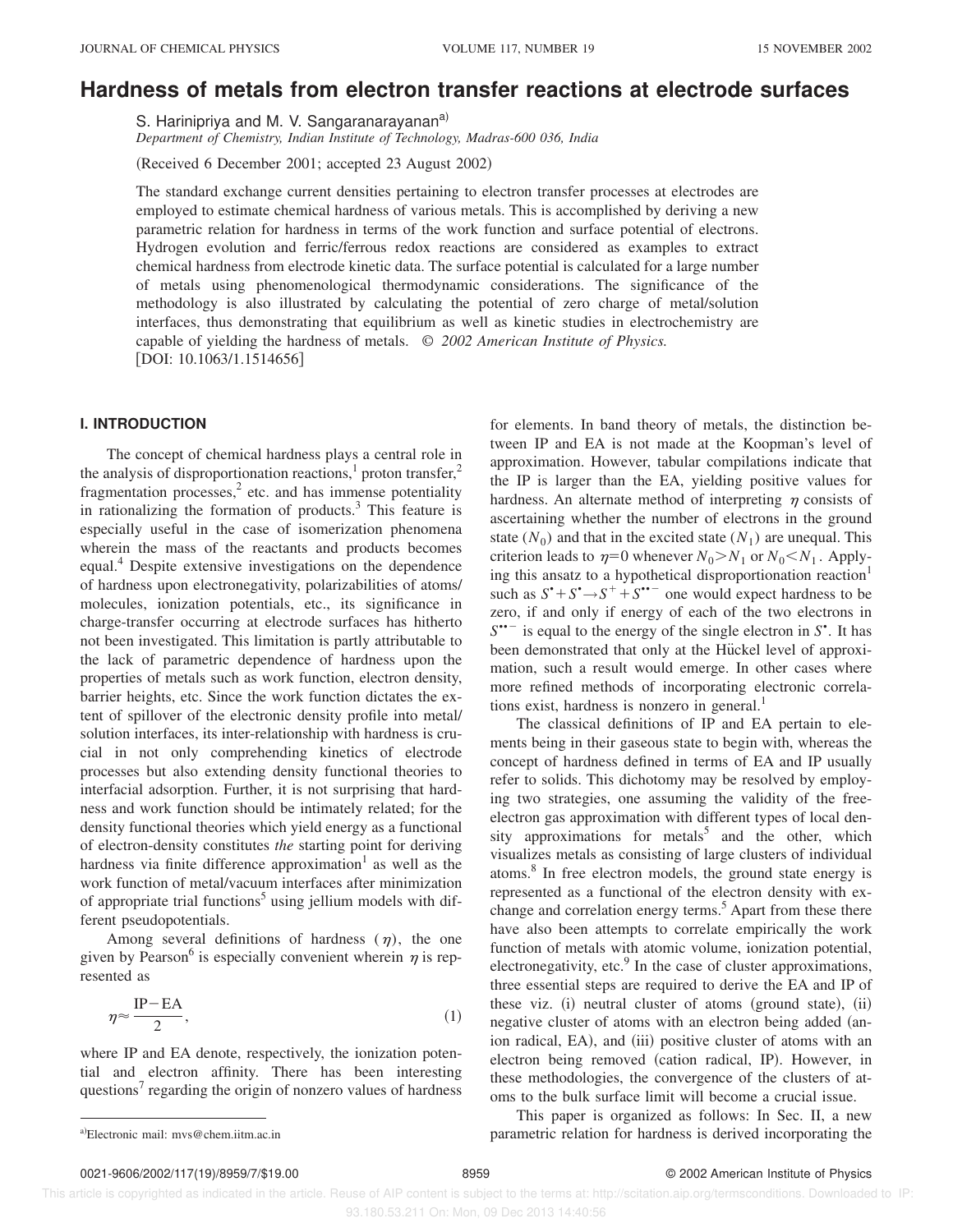surface potential of the metal and work function. The appropriate electron affinity and electronegativity are also computed in a phenomenological manner. Section III deals with the extraction of hardness from electron transfer reactions at electrodes while the potential of zero charge of metal/ electrolyte interfaces using this framework is discussed in Sec. IV. Section V concludes with perspectives and summary.

## **II. WORK FUNCTION OF METALS AND HARDNESS**

In order to obtain  $\eta$  from work functions, we employ the definition of electronegativity. Although different scales of electronegativity exist, the representation due to Mulliken<sup>10</sup>  $(EN_M)$  is convenient here on account of its direct relationship with IP and EA viz.,

$$
EN_M = \frac{IP + EA}{2}.
$$
 (2)

It is imperative to consider here the relative magnitude of the IP and EA so as to ascertain their contribution to EN*<sup>M</sup> vis-a-vis* hardness. The EA of metals ranges from 0.01 eV to 2.4 eV in contrast to IP which varies from  $\approx$  4 eV to 9 eV. Thus it is apparent that the role of EA in dictating the magnitude of hardness is more subdued than the IP. However, its gross neglect *in each case* would yield disagreement with hardness obtained from other methodologies. This is particularly evident in the case of noble metals such as Pt, Pd, Au, Ag having large EA values.

In the case of metals,  ${}^{11}$  EN<sub>*M*</sub> is reported as the negative of the chemical potential  $(-\mu_M)$ . In general,  $\mu_M$  is given  $as<sup>12</sup>$ 

$$
\mu_M = -\Phi_M - \chi_e^M,\tag{3}
$$

where  $\Phi_M$  denotes the work function and  $\chi_e^M$  is the surface potential of electrons in metal. Thus we obtain

$$
EN_M = \Phi_M + \chi_e^M. \tag{4}
$$

Although it is possible to deduce  $\chi_e^M$  from the tabulated  $EN_M$  and  $\Phi_M$  values, we propose an alternate approach whereby  $EN_M$  itself can be computed with the help of Einstein's theory of solids.<sup>13</sup> The chemical potential of metals is represented in this approximation  $as<sup>13</sup>$ 

$$
\mu_M = 3kT \ln \frac{h\nu}{kT} - L_0,
$$
\n<sup>(5)</sup>

where *k* and *h* denote the Boltzmann constant and Planck constant respectively,  $\nu$  being the vibrational frequency (or equivalently Einstein frequency) while  $L_0$  is the sublimation energy. Equation  $(5)$  yields  $EN_M$  as

$$
EN_M = L_0 - 3kT \ln \frac{hv}{kT}.
$$
\n<sup>(6)</sup>

Table I denotes the values of  $EN_M$  calculated using the above equation and an excellent agreement may be noticed with the hitherto available estimates.

In order to compute hardness from Eq.  $(1)$ , we estimate the EA using a new methodology shown below and subsequently obtain the IP with the help of Eq.  $(2)$ . The calculation of the EA of atoms and molecules is a frontier area of research and diverse density functional theories<sup>14</sup> with various basis sets have been proposed to compute adiabatic and vertical EAs for metals, organic compounds, and macromolecules.<sup>15</sup> Here we propose a heuristic approach for obtaining the EA of metal  $(M)$  and hence a thermochemical cycle depicted in Scheme 1 is constructed which yields

$$
L_0 + \text{EA} = -L_0 + D_{M-M} + \Delta H_{\text{dimer}}^{\text{gas}},\tag{7}
$$

where  $L_0$ ,  $D_{M-M}$ , and  $\Delta H_{\text{dimer}}^{\text{gas}}$  indicate, respectively, the sublimation, *M*–*M* bond dissociation and dimer gas formation energies.



Computation of EA of metals using a thermochemical cycle.

This implies that

$$
EA = -2L_0 + D_{M-M} + \Delta H_{\text{dimer}}^{\text{gas}}.
$$
\n(8)

Using Eqs.  $(4)$ ,  $(6)$ , and  $(8)$ , the ionization potential IP becomes

$$
IP = 2\Phi_M + 2\chi_e^M + 2L_0 - D_{M-M} - \Delta H_{\text{dimer}}^{\text{gas}}.
$$
 (9)

In Table I, the values of the EA and IP deduced using the above equations are shown and a satisfactory agreement is noticed. Equation  $(1)$  now yields hardness as

$$
\eta = \Phi_M + \chi_M^e + 2L_0 - D_{M-M} - \Delta H_{\text{dimer}}^{\text{gas}}.
$$
\n(10)

Equivalently,

$$
\eta = \Phi_M + \chi_e^M - \text{EA},\tag{11}
$$

which is the desired relation linking chemical hardness with work function of metals. We reiterate here that this strategy of expressing hardness has been necessitated in view of the fact that it is customary to investigate the structure of electrochemical interfaces and rates of electrochemical processes in terms of the work function of metals. Hence, for invoking the concept of chemical hardness, the latter needs to be formulated via work function of metals.

A notable facet of the above analysis is the computation of parameters such as  $EN_M$ , EA, IP, etc. using intuitive considerations coupled with appropriate thermochemical cycle and sublimation energies. The surface potential of electrons in metals becomes

$$
\chi_e^M = \Phi_M - 3kT \ln \frac{h\nu}{kT} + L_0 \tag{12}
$$

from Eqs. (4) and (6). Table II provides  $\chi_e^M$  estimated using Eq.  $(12)$  which involve no adjustable parameters. However,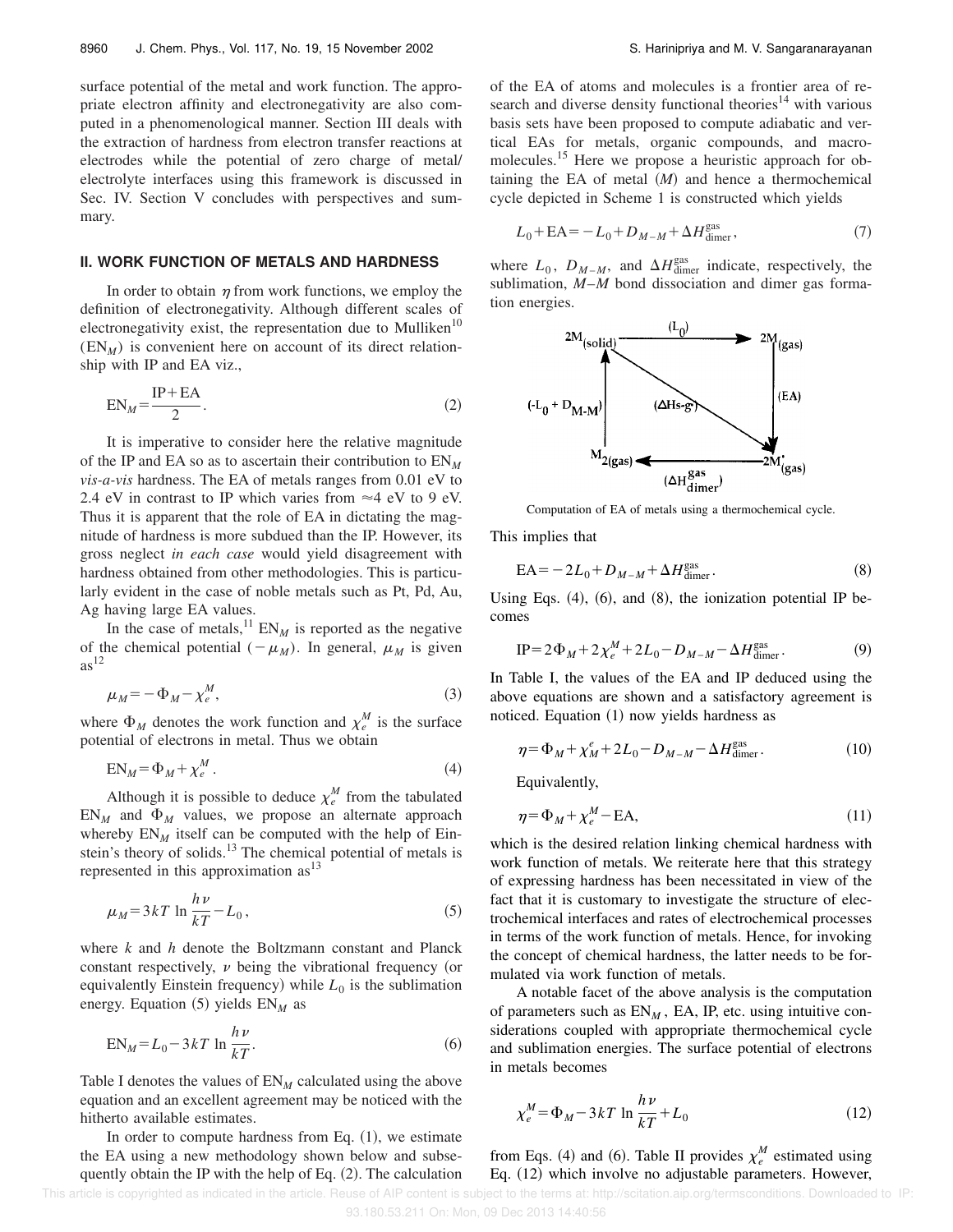TABLE I. Electronegativity, ionization potentials, and electron affinities estimated from Eqs.  $(6)$ ,  $(8)$ , and  $(9)$ , respectively. (The values of  $\chi^M_e$  are from Table II.)

| Metals                     | $EN_M$ reported<br>(eV) | $\mathrm{EN}^{\mathrm{calc}}_{M}$ (eV)<br>using Eq. $(6)$ | $D_{\mathit{M}-\mathit{M}}$ $(\mathrm{eV})^{\mathrm{b}}$ | EAcalc from<br>Eq. $(8)$ $(eV)$ | EA reported <sup>b</sup> (eV) | IP reported <sup>b</sup> (eV) | IP <sup>calc</sup> using<br>Eq. $(9)$ $(eV)$ |
|----------------------------|-------------------------|-----------------------------------------------------------|----------------------------------------------------------|---------------------------------|-------------------------------|-------------------------------|----------------------------------------------|
| Li                         | 3.01                    | 2.90                                                      | 1.14                                                     | 0.62                            | 0.62                          | 5.39                          | 5.21                                         |
| Na                         | 2.85                    | 2.56                                                      | 0.76                                                     | 0.52                            | 0.55                          | 5.14                          | 4.60                                         |
| K                          | 2.42                    | 2.44                                                      | 0.57                                                     | 0.47                            | $0.50\,$                      | 4.34                          | 4.41                                         |
| Rb                         | 2.34                    | 1.96                                                      | 0.52                                                     | 0.47                            | 0.49                          | 4.18                          | 4.65                                         |
| Cs                         | 2.18                    | 2.12                                                      | 0.46                                                     | 0.50                            | 0.47                          | 3.89                          | 3.75                                         |
| Ba                         | 2.40                    | 2.21                                                      | 1.86                                                     | 0.16                            | 0.15                          | 5.21                          | 4.26                                         |
| $\mathbf V$                | 3.60                    | 3.47                                                      | 2.79                                                     | 0.55                            | 0.53                          | 6.75                          | 6.39                                         |
| Nb                         | 4.00                    | 4.06                                                      | 5.29                                                     | 0.85                            | 0.89                          | 6.76                          | 7.28                                         |
| Ta                         | 4.11                    | 4.15                                                      | 5.50                                                     | 0.31                            | 0.32                          | 7.55                          | 7.99                                         |
| Cr                         | 3.72                    | 4.24                                                      | 1.48                                                     | 0.71                            | 0.67                          | 6.77                          | 7.77                                         |
| Re                         | 4.02                    | 3.82                                                      | 3.66                                                     | 0.18                            | 0.15                          | 7.83                          | 7.46                                         |
| Fe                         | 4.06                    | 4.46                                                      | 0.78                                                     | 0.22                            | 0.15                          | 7.90                          | 8.70                                         |
| Ru                         | 4.50                    | 4.77                                                      | 4.76                                                     | 1.03                            | 1.05                          | 7.36                          | 8.51                                         |
| Os                         | 4.90                    | 4.98                                                      | 5.96                                                     | 1.06                            | 1.10                          | 8.44                          | 8.90                                         |
| Ni                         | 4.40                    | 4.65                                                      | 2.08                                                     | 1.14                            | 1.16                          | 7.64                          | 8.16                                         |
| Pd                         | 4.45                    | 4.08                                                      | 1.04                                                     | 0.59                            | 0.56                          | 8.34                          | 7.85                                         |
| $\rm Pt$                   | 5.60                    | 5.93                                                      | 3.18                                                     | 2.18                            | 2.13                          | 8.96                          | 9.68                                         |
| Cu                         | 4.48                    | 4.59                                                      | 1.83                                                     | 1.26                            | 1.24                          | 7.73                          | 7.92                                         |
| Ag                         | 4.44                    | 4.12                                                      | 1.66                                                     | 1.32                            | 1.30                          | 7.58                          | 6.72                                         |
| Te                         | 5.49                    | 5.62                                                      | 2.67                                                     | 2.07                            | 2.02                          | 9.01                          | 9.17                                         |
| Au                         | 5.77                    | 5.70                                                      | 2.34                                                     | 2.32                            | 2.31                          | 9.23                          | 9.08                                         |
| Se                         | 5.89                    | 5.88                                                      | 3.45                                                     | 2.03                            | 1.92                          | 9.85                          | 9.73                                         |
| $\mathop{\rm Ir}\nolimits$ | 5.40                    | 5.42                                                      | 5.98                                                     | 1.34                            | 1.44                          | 8.97                          | 7.22                                         |
| Al                         | 3.23                    | 3.55                                                      | 1.38                                                     | 0.44                            | 0.44                          | 5.99                          | 6.66                                         |
| Ga                         | 3.20                    | 3.00                                                      | 1.16                                                     | 0.31                            | 0.30                          | 5.99                          | 5.69                                         |
| In                         | 3.10                    | 3.26                                                      | 3.07                                                     | 0.30                            | 0.30                          | 5.79                          | 6.22                                         |
| <b>Tl</b>                  | 3.20                    | 3.10                                                      | 2.91                                                     | 0.20                            | 0.20                          | 6.11                          | 6.00                                         |
| Bi                         | 4.69                    | 4.42                                                      | 4.19                                                     | 1.00                            | 0.95                          | 7.29                          | 7.80                                         |
| Ti                         | 3.45                    | 3.52                                                      | 3.25                                                     | 0.07                            | 0.08                          | 6.83                          | 6.84                                         |
| $\rm Zr$                   | 3.67                    | 3.63                                                      | 3.36                                                     | 0.43                            | 0.43                          | 6.63                          | 6.83                                         |
| Hf                         | 3.80                    | 3.68                                                      | 3.41                                                     | 0.009                           | $\boldsymbol{0}$              | 6.83                          | 6.95                                         |
| Sc                         | 3.34                    | 3.46                                                      | 3.19                                                     | 0.21                            | 0.19                          | 6.56                          | 6.71                                         |
| Y                          | 3.19                    | 3.11                                                      | 2.85                                                     | 0.31                            | 0.31                          | 6.22                          | 5.91                                         |
| La                         | 3.10                    | 3.08                                                      | 2.81                                                     | 0.54                            | 0.52                          | 5.58                          | 5.62                                         |
| Co                         | 4.30                    | 4.32                                                      | 4.05                                                     | 0.58                            | 0.59                          | 7.88                          | 8.06                                         |
| Rh                         | 4.30                    | 4.98                                                      | 4.71                                                     | 1.14                            | 1.13                          | 7.46                          | 8.82                                         |
| Ge                         | 4.60                    | 4.70                                                      | 4.39                                                     | 1.25                            | 1.26                          | 7.90                          | 8.15                                         |
| Sn                         | 4.30                    | 4.47                                                      | 4.16                                                     | 1.02                            | 1.06                          | 7.34                          | 7.92                                         |
| Sb                         | 4.85                    | 4.78                                                      | 4.47                                                     | 1.06                            | 1.11                          | 8.61                          | 8.50                                         |

<sup>a</sup>Reference 1.

<sup>b</sup>Reference 60.

an early estimate of  $\chi_e^M$  deduced from the dipolar adsorption reports the same as  $-0.4$  eV for *sp* and *d*-metals.

Equation  $(11)$  has several interesting features viz.  $(i)$ work function and surface potential of electrons in metals dictate the magnitude of hardness. (ii) Since  $\Phi_M$  for metals varies from  $\approx$  2 eV to 5 eV, while the EA and  $\chi_e^M$  are much smaller in magnitude,  $\eta$  is always positive on the basis of Eq. (11). This validates the conjecture that  $\eta$  is  $\geq 0$ , deduced<sup>1</sup> using the convexity assumption of the ground state energy functional. (iii) In view of the fact that work functions pertaining to single crystals can be obtained using a variety of experimental techniques such as photoelectron spectros- $\text{copy},^{16}$  thermionic emission,<sup>17,18</sup> etc., hardness for single crystals may also be deduced there from (iv) the well known expression for  $\eta$  as (EN<sub>M</sub>-EA) [Equation (F2) of Parr and Yang<sup>1</sup>] follows from Eqs. (8) and (11). The estimates of  $\eta$ arising from Eq.  $(11)$  for a large number of metals reveal

satisfactory agreement with those reported by Pearson<sup>6</sup> (cf. Fig.  $1$ ).

## **III. ESTIMATION OF HARDNESS FROM ELECTRODE KINETICS**

The analysis of electron transfer processes at electrodes has been a subject of various theoretical investigations using molecular dynamics simulation, $19$  potential energy surfaces, $2^0$  diverse nature of coupling of the reactant species with electrodes $^{21-26}$  etc. The objectives in these methodologies involve extraction of electrode kinetic parameters such as standard exchange current density and symmetry factors and correlation with electronic properties of the metal, in particular its work function. While the hitherto-existing formalisms aid in comprehending the rates and mechanisms of electron transfer reactions, the concepts of density functional theories which provide a first-hand description of any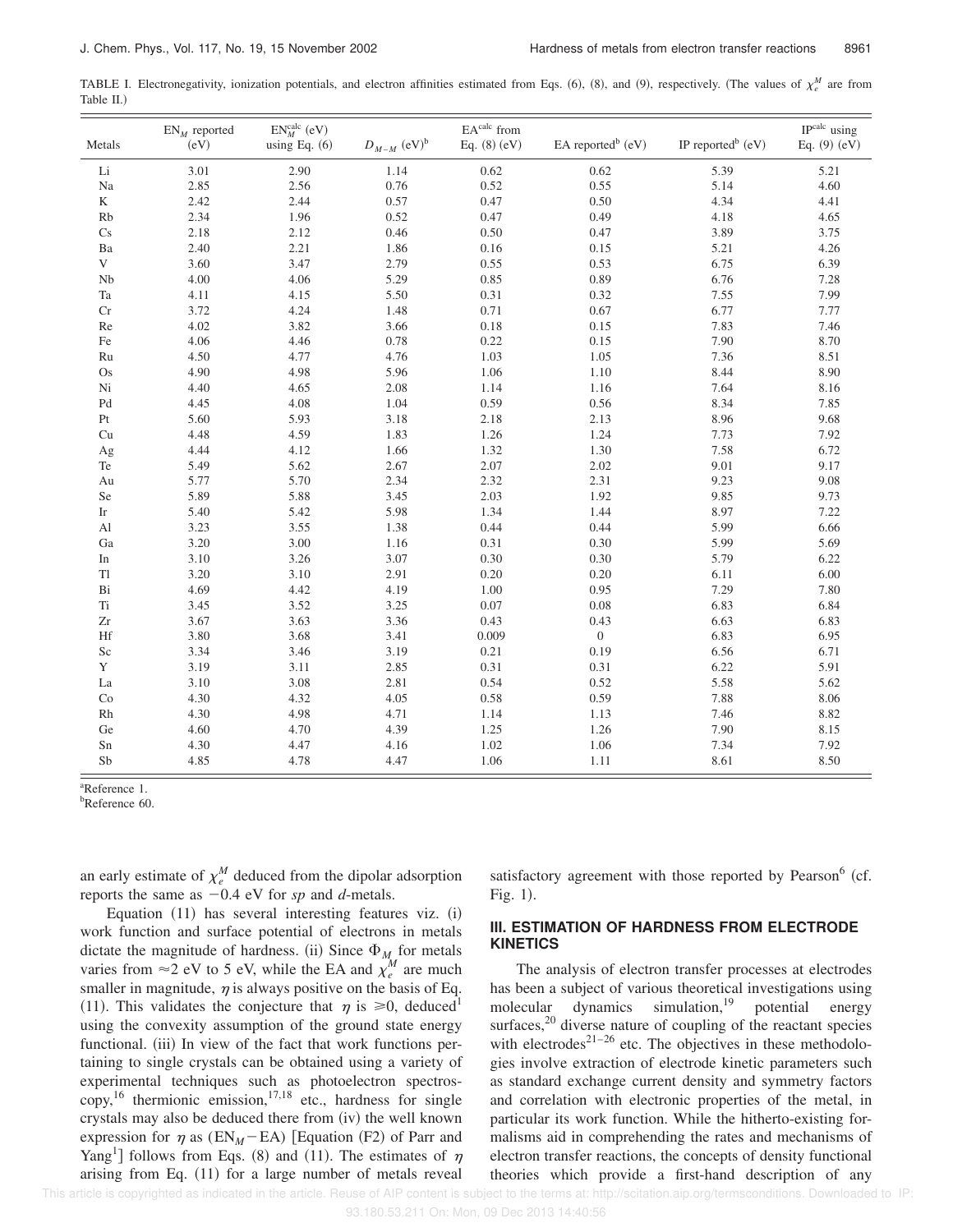TABLE II. Surface potential of electrons in metal  $(\chi_e^M)$  calculated from Eqs. (4) and (6) at 298 K.

|                            |                         |                                                          | $\nu$ (cm <sup>-1</sup> ) <sup>b</sup> |                            | $\chi_e^M$ (eV)           |
|----------------------------|-------------------------|----------------------------------------------------------|----------------------------------------|----------------------------|---------------------------|
| Metals                     | $L_0$ (eV) <sup>a</sup> | $\Delta H_{\text{dimer}}^{\text{gas}}$ (eV) <sup>a</sup> |                                        | $\Phi_M$ (eV) <sup>c</sup> | from Eqs. $(4)$ and $(6)$ |
| $\rm Li$                   | 2.81                    | 5.10                                                     | 18666.5                                | 2.93                       | $-0.015$                  |
| Na                         | 2.47                    | 4.70                                                     | 18666.5                                | 2.36                       | 0.20                      |
| $\rm K$                    | 2.35                    | 4.60                                                     | 18666.5                                | 2.29                       | 0.15                      |
| Rb                         | 1.87                    | 3.70                                                     | 18666.5                                | 2.26                       | 0.30                      |
| Cs                         | 2.03                    | 4.10                                                     | 18666.5                                | 1.95                       | 0.17                      |
| Ba                         | 2.13                    | 2.56                                                     | 18666.5                                | 2.52                       | $-0.31$                   |
| $\mathbf V$                | 3.27                    | 4.30                                                     | 2833                                   | 4.30                       | $-0.83$                   |
| Nb                         | 3.87                    | 3.30                                                     | 2833                                   | 4.20                       | $-0.14$                   |
| Ta                         | 3.96                    | 2.73                                                     | 2833                                   | 4.25                       | $-0.10$                   |
| Cr                         | 4.06                    | 7.35                                                     | 2075                                   | 4.50                       | $-0.26$                   |
| Re                         | 3.64                    | 3.80                                                     | 2075                                   | 4.32                       | $-0.50$                   |
| Fe                         | 4.28                    | 8.00                                                     | 2100                                   | 4.75                       | $-0.29$                   |
| Ru                         | 4.59                    | 5.45                                                     | 2100                                   | 4.71                       | 0.06                      |
| Os                         | 4.90                    | 4.90                                                     | 2100                                   | 5.43                       | $-0.45$                   |
| Ni                         | 4.47                    | 8.00                                                     | 2666.5                                 | 4.85                       | $-0.20$                   |
| Pd                         | 3.91                    | 7.37                                                     | 2666.5                                 | 5.22                       | $-1.00$                   |
| Pt                         | 5.75                    | 10.50                                                    | 2666.5                                 | 5.64                       | 0.29                      |
| Cu                         | 4.39                    | 8.21                                                     | 2073                                   | 4.93                       | $-0.34$                   |
| Ag                         | 3.92                    | 7.50                                                     | 2073                                   | 4.30                       | $-0.28$                   |
| Te                         | 5.30                    | 10.00                                                    | 1750                                   | 4.95                       | 0.67                      |
| Au                         | 5.51                    | 11.00                                                    | 2000                                   | 4.78                       | 0.92                      |
| Se                         | 5.56                    | 9.70                                                     | 5178.5                                 | 5.90                       | $-0.02$                   |
| $\mathop{\rm Ir}\nolimits$ | 5.42                    | 6.20                                                     | 2075                                   | 4.85                       | $-0.57$                   |
| Al                         | 3.35                    | 5.84                                                     | 2073                                   | 4.00                       | $-0.45$                   |
| Ga                         | 2.80                    | 4.75                                                     | 2073                                   | 3.42                       | $-0.42$                   |
| In                         | 3.07                    | 5.40                                                     | 3271                                   | 3.69                       | $-0.43$                   |
| Tl                         | 2.91                    | 5.35                                                     | 2073                                   | 3.54                       | $-0.44$                   |
| Bi                         | 4.19                    | 7.30                                                     | 2615                                   | 4.34                       | 0.06                      |
| Ti                         | 3.25                    | 5.10                                                     | 2833                                   | 4.33                       | $-0.88$                   |
| Zr                         | 3.36                    | 4.06                                                     | 2833                                   | 4.05                       | $-0.42$                   |
| Hf                         | 3.41                    | 1.15                                                     | 2833                                   | 3.70                       | $-0.22$                   |
| Sc                         | 3.19                    | 4.90                                                     | 2075                                   | 3.50                       | $-0.04$                   |
| Y                          | 2.85                    | 4.36                                                     | 2075                                   | 3.10                       | 0.01                      |
| La                         | 2.81                    | 3.60                                                     | 2075                                   | 3.50                       | $-0.42$                   |
| Co                         | 4.05                    | 6.95                                                     | 2075                                   | 5.00                       | $-0.68$                   |
| Rh                         | 4.71                    | 7.60                                                     | 2075                                   | 4.98                       | $\boldsymbol{0}$          |
| Ge                         | 4.39                    | 7.30                                                     | 2700                                   | 5.00                       | $-0.30$                   |
| Sn                         | 4.16                    | 7.40                                                     | 2700                                   | 4.42                       | 0.05                      |
| Sb                         | 4.47                    | 6.90                                                     | 2700                                   | 4.55                       | 0.23                      |
|                            |                         |                                                          |                                        |                            |                           |

<sup>a</sup>Reference 61.

<sup>b</sup>References 62–64.

<sup>c</sup>Reference 60.

*N*-electron system under varying levels of sophistication,<sup>1</sup> have not yet been exploited in a systematic manner. This limitation can be obviated at least partially, if electrochemical data is represented in terms of parameters derived from density functional theories. Thus, Eq. (11) which relates  $\eta$ with  $\Phi_M$  has far-reaching implications in so far as the metallic characteristic is incorporated via hardness—a central parameter in modern applications of density functional theory to chemical kinetics.<sup>4</sup>

### **A. Ferric/ferrous reaction**

While any electron transfer process can serve as an illustrative example to obtain hardness of metals, ferric– ferrous redox reaction is regarded as a touchstone in the theory of electron transfer at electrode surfaces in view of its outer sphere nature<sup>26–29</sup> and various simulation procedures are employed for calculating the activation energy barrier, solvent polarization effects, and quantum influences. The standard exchange current densities have been obtained $^{28,29}$ for metals such as Ni, Au, Pd, Pt, Ir, Rh, Ru using Tafel polarization studies while recent thermodynamic considerations<sup>30</sup> yield  $i_0$  as

$$
\log i_0 = A + B\Phi_M,\tag{13}
$$

where

$$
A = \log \left( \frac{FC_{\text{Fe}^3} + k_B T}{S_{el} h} \right) - \frac{\Delta G_{\text{Fe}^3} +_{-s}}{4.606 S N_{\text{Fe}^3} + R T} + \frac{-\Delta G_{\text{Fe}^2} +_{-s}}{4.606 S N_{\text{Fe}^2} + R T} - \frac{z_{\text{Fe}^3} + F \chi_e^s}{4.606 R T} + \frac{z_{\text{Fe}^2} + F \chi_e^s}{4.606 R T} - \frac{\beta n F E_e}{2.303 R T}
$$
(14)

and

$$
B = \frac{F\xi}{2.303RT}.\tag{15}
$$

 This article is copyrighted as indicated in the article. Reuse of AIP content is subject to the terms at: http://scitation.aip.org/termsconditions. Downloaded to IP: 93.180.53.211 On: Mon, 09 Dec 2013 14:40:56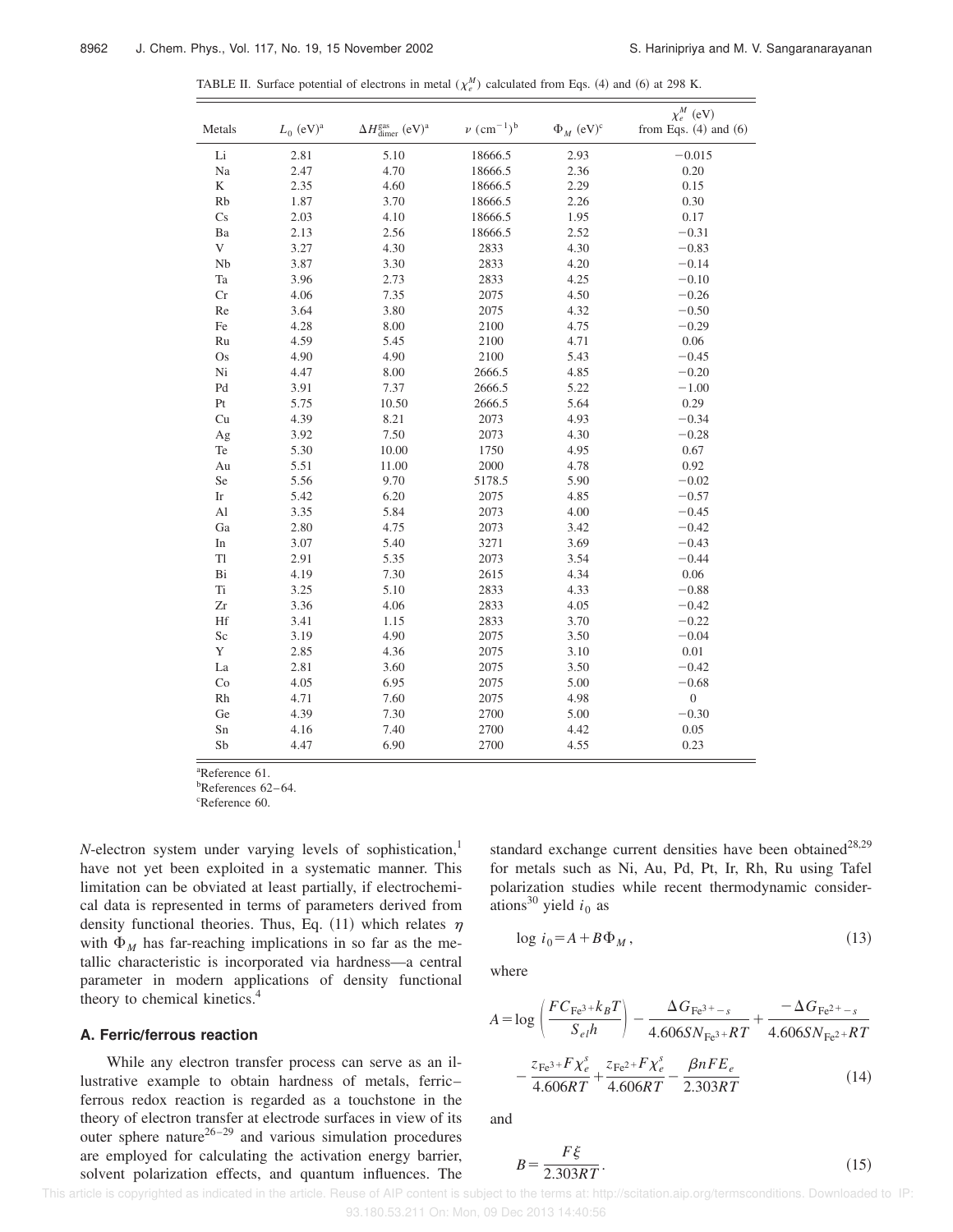TABLE III. Hardness  $(\eta)$  calculated from the *experimental* exchange current densities of the ferric/ferrous reaction  $(Refs. 28, 29)$  and hydrogen evolution reaction  $(Ref. 36)$  at different electrodes. (The surface potential values are from Table II.)

|        | $\eta_{\mathrm{rep}}$ (eV) <sup>a</sup> |                                                                              |                                                                       | $-\log i_0^{\exp t} (A cm^{-2})$ |                   |
|--------|-----------------------------------------|------------------------------------------------------------------------------|-----------------------------------------------------------------------|----------------------------------|-------------------|
| Metals |                                         | $\eta_{\text{Fe}^{3+}/\text{Fe}^{2+}}^{\text{cald}}$ (eV) from<br>Eq. $(16)$ | $\eta_{\text{HER}}^{\text{cald}}$ (eV) from<br>Eqs. $(18)$ and $(19)$ | <b>HER</b>                       | $Fe^{3+}/Fe^{2+}$ |
| Au     | 3.46                                    | 3.35                                                                         | 3.40                                                                  | 6.50                             | 3.60              |
| Bi     | 3.74                                    |                                                                              | 3.36                                                                  | 7.80                             | $\cdots$          |
| Co     | 3.60                                    |                                                                              | 3.41                                                                  | 5.30                             | .                 |
| Fe     | 3.81                                    |                                                                              | 4.12                                                                  | 5.60                             | $\cdots$          |
| Ir     | 3.80                                    | 3.98                                                                         | $\cdots$                                                              | $\cdots$                         | 2.82              |
| Mo     | 3.10                                    | $\cdots$                                                                     | 3.16                                                                  | 7.30                             | $\cdots$          |
| Ni     | 3.25                                    | 3.47                                                                         | 3.34                                                                  | 5.25                             | 3.44              |
| Nb     | 3.00                                    | .                                                                            | 3.22                                                                  | 8.40                             | $\cdots$          |
| Os     | 3.80                                    | $\cdots$                                                                     | 3.34                                                                  | 4.10                             | $\cdots$          |
| Pd     | 3.89                                    | 3.65                                                                         | 3.41                                                                  | 3.10                             | 2.22              |
| Pt     | 3.50                                    | 3.21                                                                         | 3.28                                                                  | 3.00                             | 2.60              |
| Re     | 3.87                                    | $\cdots$                                                                     | 4.34                                                                  | 3.00                             | $\cdots$          |
| Rh     | 3.16                                    | 3.19                                                                         | .                                                                     |                                  | 2.77              |
| Ru     | 3.00                                    | 3.12                                                                         |                                                                       |                                  | 3.04              |
| Sb     | 3.80                                    | .                                                                            | 3.87                                                                  | 5.12                             | $\cdots$          |
| Sn     | 3.05                                    |                                                                              | 3.33                                                                  | 7.80                             | $\cdots$          |
| Ta     | 3.79                                    | 3.66                                                                         | 3.78                                                                  | 8.50                             | 5.54              |
| Ti     | 3.37                                    | 2.78                                                                         | 3.12                                                                  | 8.30                             | 6.54              |
| W      | 3.58                                    |                                                                              | 3.96                                                                  | 6.40                             |                   |

<sup>a</sup>Reference 6.

In Eqs.  $(14)$  and  $(15)$ , *A* and *B* include parameters pertaining to ionic species and solvent dipoles viz. the desolvation energies  $\Delta G_{\text{Fe}}^{3+}$  – s and  $\Delta G_{\text{Fe}}^{2+}$  – s, solvation numbers of the species as well as control variables such as bulk concentration of the reactant (Fe<sup>3+</sup>).  $\chi_e^s$  denotes the surface potential of electrons in solution approximately equal to  $-0.4$  eV<sup>31</sup>,  $\xi$  is a dimensionless constant and equals  $0.17$  for all metals.<sup>30</sup> Substituting Eq.  $(11)$  in Eq.  $(13)$ , we obtain

$$
\eta = \frac{\log i_0 - A}{B} + \chi_e^M - \text{EA.}
$$
\n(16)

The desolvation energies  $\Delta G_{\text{Fe}}^{3+}$  and  $\Delta G_{\text{Fe}}^{2+}$  as 51.42 eV and 20.55 eV respectively,<sup>32</sup> the solvation numbers<sup>32</sup>  $S_{\text{NFe}}^{3+}$ and  $S_{\text{NFe}}^{2+}$  as 11 and 12 and hence *A* and *B* become -17.15 and 2.85  $eV^{-1}$ , respectively (the equilibrium potential  $E_e$  for Fe<sup>3+</sup>/Fe<sup>2+</sup> is<sup>33</sup> 0.77 V, the symmetry factor  $\beta$  is assumed as 0.5, the charge on  $\text{Fe}^{3+}$  and  $\text{Fe}^{2+}$  are 3 and 2, respectively. The bulk concentration<sup>28</sup> of the reactant species  $Fe<sup>3+</sup>$  is 0.1 mol, while the area of the electrode *Sel* is assumed as 0.1  $\text{cm}^2$ ). The validity of Eq. (13) for obtaining standard exchange current densities using the above set of parameters has been demonstrated elsewhere.<sup>30</sup> Table III provides the hardness values deduced from Eq.  $(16)$  using the experimental data of  $i_0$ and satisfactory agreement with density functional predictions can be noticed.

We may emphasize here that Eq.  $(16)$  constitutes the first phenomenological result in simple electron transfer processes occurring at electrodes which invoke the chemical hardness of metals. Since the standard exchange current density  $i_0$  is customarily estimated from the Tafel polarization,<sup>34</sup> impedance spectroscopy,  $35$  etc., Eq. (16) provides an "experimental'' method for obtaining  $\eta$ .

#### **B. Hydrogen evolution reaction**

While the  $Fe^{3+}/Fe^{2+}$  reaction has been investigated only at a few selected metals, the tabulation of  $i_0$  pertaining to the hydrogen evolution reaction (HER) represented as  $H^+ + e^- \rightarrow \frac{1}{2}H_2$  at a large number of *sp* and *d*-metals is available.<sup>36</sup> The experimental data for  $\log i_0$  exhibit a linear correlation<sup>36</sup> with  $\Phi_M$  as

$$
\log i_0 = 6.7 \Phi_M - 36.6 \quad \text{and } \log i_0 = 6.7 \Phi_M - 39.3 \quad (17)
$$

for *sp* and *d*-metals, respectively. Interestingly, although the slope of log  $i_0$  vs  $\Phi_M$  is identical for both group of metals, the intercepts are different and arise from the variation in the bulk concentration of the reactant, area of the electrode, etc. Substituting Eq.  $(11)$  in Eq.  $(17)$ , we obtain

$$
\eta = \frac{\log i_0 + 36.6}{6.7} + \chi_e^M - \text{EA}
$$
\n(18)

and

$$
\eta = \frac{\log i_0 + 39.3}{6.7} + \chi_e^M - \text{EA} \tag{19}
$$

for *sp* and *d*-metals respectively. Equations  $(18)$  and  $(19)$ enable the calculation of  $\eta$  for a larger number of metals and we reiterate that the experimental data<sup>37</sup> of  $i_0$  has led to the hardness values reported in Table III. While the standard exchange current density ranges from  $10^{-3}$  to  $10^{-11}$ A cm<sup>-2</sup>,  $\eta$  ranges from 2.4 to 4 eV.

It is of interest to inquire whether any new insights have been obtained by introducing the concept of hardness into the kinetics of electrode processes. For this purpose, let us consider the hydrogen evolution reaction (HER) whose standard exchange current density varies over a much wider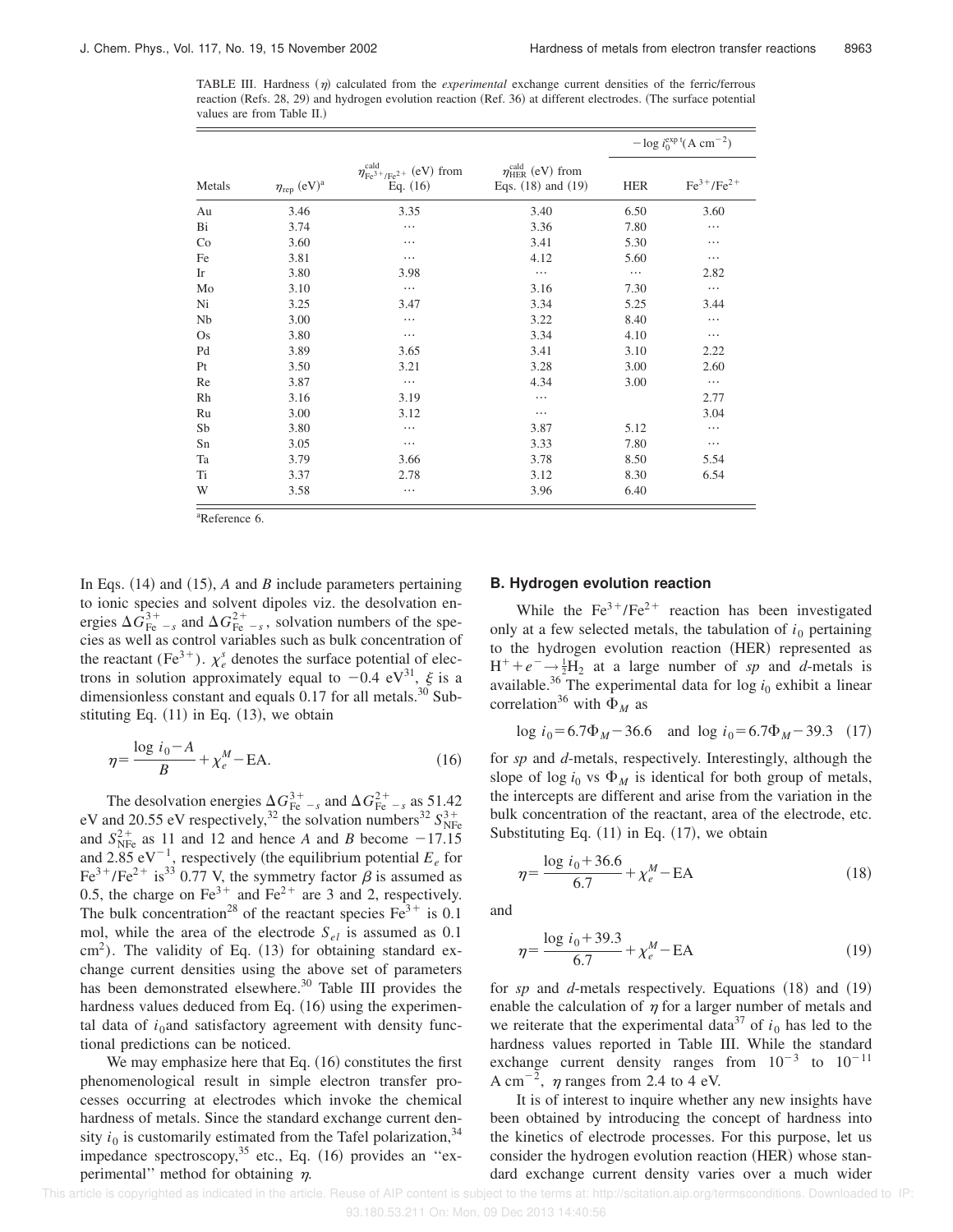range. The hitherto available mechanistic analysis of the HER on metals indicates the crucial role of the adsorbed hydrogen atom leading to  $M-H$  bond formation energies.<sup>38</sup> The present analysis indicates that metals having low  $\eta$  values possesses large  $i_0$  and vice versa. Thus it may become possible to interpret the mechanism of electron transfer reactions at electrodes using the principle of hardness.

The free energy of activation  $\Delta G^{\neq}$ , directly obtainable from  $i_0$  is approximately<sup>39</sup> equal to  $\lambda/4$ , where  $\lambda$  denotes the solvent reorganization energy arising in Marcus theory of electron transfer reactions.<sup>40</sup> Consequently, the present methodology of expressing *i*<sup>0</sup> in terms of hardness leads *inter alia* to the interpretation of solvent reorganization energy using the perspective offered by the hardness concept. Alternatively, the standard exchange current density may also be derived from nonequilibrium statistical thermodynamic considerations as shown by Keizer $41$  thus providing an entirely new method of analyzing hardness exploiting the flux-force formalism of Onsager. $42$ 

## **IV. ELECTRICAL DOUBLE LAYER STUDIES AND HARDNESS**

While the foregoing analysis deals with the kinetics of electrochemical reactions for obtaining  $\eta$ , equilibrium properties associated with electrode/electrolyte interfaces may also be employed for the same purpose. One of the simplest parameters characterizing the structure of the electrical double layer is the potential of zero charge<sup>43</sup> ( $E_{\text{pzc}}$ ) and its variation with surface coverages is a measure of the extent of ionic or dipolar adsorption.<sup>44</sup> The evaluation of  $E_{\text{pzc}}$  with the help of trial functions and pseudopotential approximations within the purview of jellium models $45,46$  or surface embedded atom model $^{47}$  of electrode surfaces has been a subject of recent investigations. The parametric relation between  $E_{\text{pzc}}$ and work function deduced by  $Transatti^{48}$  is

$$
E_{\rm{pzc}} = \frac{\Phi_M}{e} - 5.01,\tag{20}
$$

where the numerical factor 5.01 eV includes the surface potential difference between the metal and the reference electrode, the dipole potential of water, chemical potential of electrons in solution etc.<sup>48</sup> Using Eq.  $(11)$ , Eq.  $(20)$  can now be written as

$$
E_{\text{pzc}} = \frac{\eta - \chi_e^M + \text{EA}}{e} - 5.01. \tag{21}
$$

The values of  $E_{\text{pzc}}$  arising from Eq. (21) with the help of hardness deduced from Eq. (11) show satisfactory agreement<sup>49</sup> with the experimental data<sup>48</sup> (Table IV). Hence Eq.  $(20)$  may be helpful in interpreting diverse electrosorption processes in terms of hardness, bypassing more laborious computational strategies. Since the potential of zero charge of metals is usually obtained from electrocapillary measurements,<sup>44</sup> the above equation provides a simple method of extracting hardness from experimental data. The correlation of  $E_{\text{pzc}}$  with the density of broken bonds have also been attempted for different single crystal faces. $50$ 

TABLE IV. Potential of zero charge  $(E_{pzc})$  for different metal/electrolyte interfaces estimated from Eq. (21). (The surface potential values are from Table II.)

| Metals         | $\eta_{\text{cald}}$ from Eq. (11) | $E_{\text{pzc}}^{\text{cald}}$ from Eq. (21) (V) | $E_{\text{pzc}}^{\text{rep}}$ (V) <sup>a</sup> |
|----------------|------------------------------------|--------------------------------------------------|------------------------------------------------|
| Li             | 2.29                               | $-2.08$                                          | $-1.91$                                        |
| N <sub>a</sub> | 2.04                               | $-2.65$                                          | $-2.31$                                        |
| K              | 1.97                               | $-2.72$                                          | $-2.71$                                        |
| Rh             | 2.09                               | $-2.75$                                          | $-2.81$                                        |
| Cs             | 1.63                               | $-3.06$                                          | $-3.11$                                        |
| Ag             | 2.70                               | $-0.71$                                          | $-0.70$                                        |
| Ga             | 2.69                               | $-0.60$                                          | $-0.69$                                        |
| Sn             | 3.45                               | $-0.49$                                          | $-0.38$                                        |
| TI             | 2.90                               | $-0.74$                                          | $-0.71$                                        |
|                |                                    |                                                  |                                                |

<sup>a</sup>Reference 48.

#### **V. PERSPECTIVES AND SUMMARY**

The foregoing analysis has provided an interpretation of standard exchange current densities of electron transfer processes at metals and potential of zero charge of electrode/ electrolyte interfaces using the principle of chemical hardness. The notion of hardness may become especially useful while rationalizing the electrode dependence of hydrogen evolution reaction—a crucial half-cell reaction in diverse electrochemical energy conversion and storage devices.<sup>51</sup> While work function of metals has long been recognized as an important parameter for studying substrate influences, the availability of an alternate tabulated quantity such as hardness affords a complimentary perspective apart from transcribing results derived elsewhere using the hard–soft acid base  $(HSAB)$  principle.<sup>52</sup> In particular, hardness has been found to be an attractive view-point to predict the course of isomerization processes,<sup>52</sup> complexation reactions,<sup>52</sup> etc. It is also worthwhile investigating in the context of heterogeneous electron transfer reactions, the ''maximum hardness principle'' whose validity is currently being investigated for different acid–base reactions.<sup>53–55</sup> The present approach is a preliminary endeavor in this direction whereby the work function is represented in terms of hardness and surface potential of electrons in metals. Further, the computation of EA, IP, and  $EN_M$  along with  $\chi_e^M$  is also carried out here using a new methodology so as to make the analysis selfconsistent. A recent analysis for investigation of electron transfer using the cluster model for  $Ni(100)$  through chemisorbed acrylonitrile based upon the equalization of chemical potentials may be noted here.<sup>56</sup>

Apart from the application to electrode kinetic processes, equilibrium properties associated with metal/solution interfaces serve as alternate illustrations for employing chemical hardness. The potential of zero charge  $(E_{\text{pzc}})$  of electrochemical interfaces has been analyzed using (i) correlation with metallic properties,  $57$  (ii) surface embedded atom versions, $45$  and  $(iii)$  jellium models employing different pseudopotentials.45,58 This formalism affords another method of analyzing  $E_{\text{pzc}}$  and its variation with surface coverages. A recent study concerning the influence of the electrode density of states on the current density when monolayers of osmium containing redox couples are formed, deserves mention here.<sup>24</sup> Further, since the second harmonic generation yields